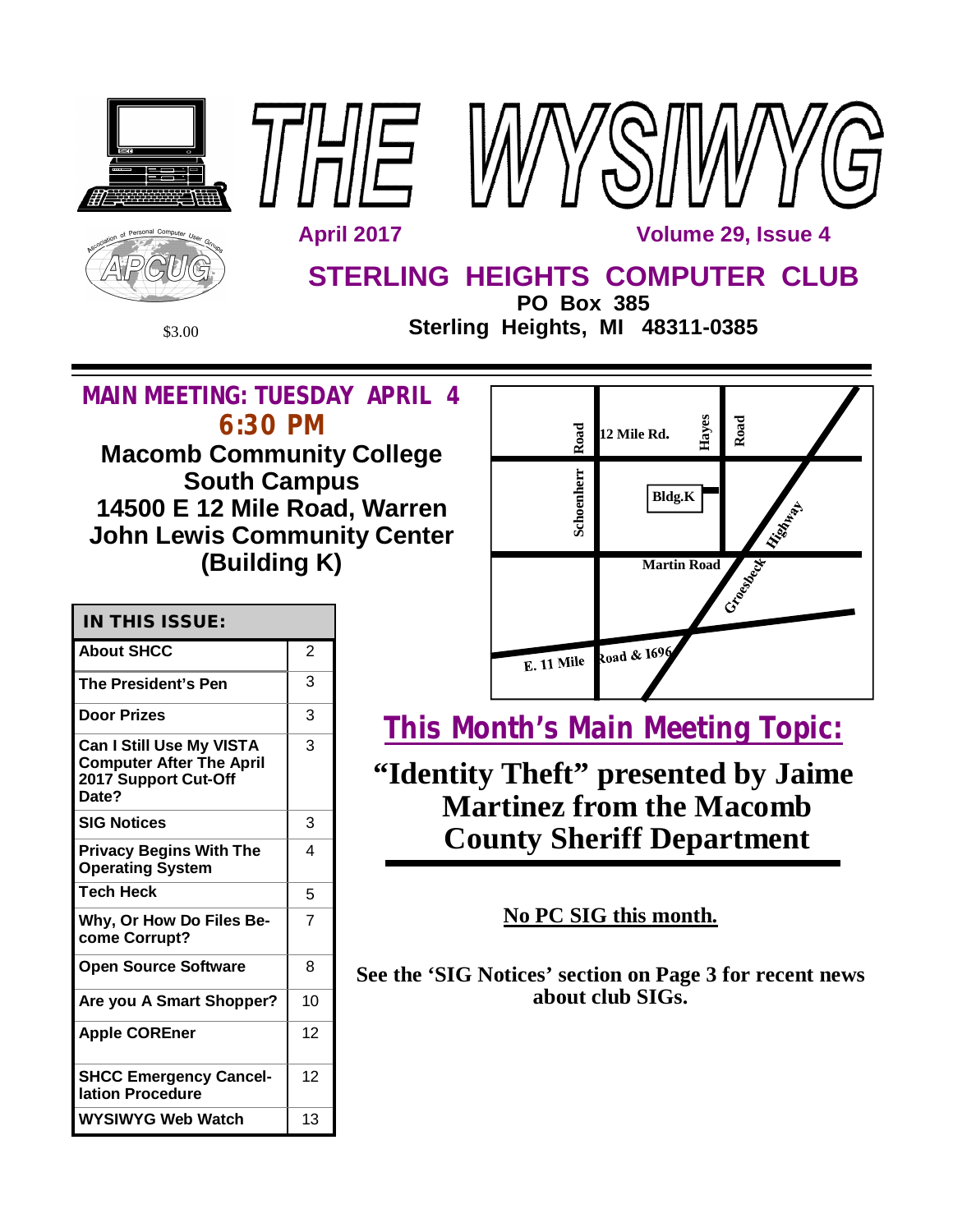**Guests and visitors are welcome. People can attend any SHCC meetings during two consecutive months before deciding to become a member or not. Meetings include the main meeting and SIG. July and August don't count since there is no main meeting. Membership includes admission to all SHCC functions and the newsletter. Membership is open to anyone. It is not limited to the residents of Sterling Heights.**

### **DUES: \$25/YEAR**

### **Resource People:**

Family Tree Firefox FoxPro General Computer Questions Hardware MS Publisher MS Word Spreadsheets

Rick Schummer Jack Vander-Schrier John Rady Rick Kucejko Rick Schummer Rick Schummer

Rick Schummer Don VanSyckel

# **SHCC Coordinators:**

| ↽<br>Hardware<br>MS Publisher<br>MS Word<br>Spreadsheets                                                                                                                                                                                                                        | John Rady<br>Rick Kucejko<br><b>Rick Schummer</b><br><b>Rick Schummer</b>                                                      | 2016 SHCC Officers |
|---------------------------------------------------------------------------------------------------------------------------------------------------------------------------------------------------------------------------------------------------------------------------------|--------------------------------------------------------------------------------------------------------------------------------|--------------------|
| <b>SHCC Coordinators:</b><br>Associate Editor<br>Door prizes<br>Greeter for visitors<br>Newsletter publisher Rick Kucejko<br>Program Coordinator Mike Bader<br>Publicity<br>Resource People<br>PC SIG<br>Welcome & check-in Jim Waldrop<br>desk<br>Web Site<br>Web Watch column | Rick Schummer<br>Don VanSyckel<br>Jim Waldrop<br>Patrick Little<br>open<br>Jack Vander-Shrier<br>Don VanSyckel<br>Paul Baecker |                    |
|                                                                                                                                                                                                                                                                                 | <b>Contact Information:</b>                                                                                                    |                    |

# President: Mike Bader<br>28 asurer: Bernie DeFazio Secretary: Rick Kucejko Treasurer: Bernie DeFazio President: Don VanSyckel V. President: Mike Bader V. Presiden<br>Treasurer: 1 Don VanSyckel<br>Rick Kucejko President: 1<br>Secretary: 1

# **Four Month Meeting Schedule:**

**CLUB ADDRESS:** PO Box 385, Sterling Heights, MI 48311-0385 **CLUB E-MAIL ADDRESS:** [Info@SterlingHeightsComputerClub.org](mailto:Info@SterlingHeightsComputerClub.org) **CLUB WEB PAGE:** <http://www.SterlingHeightsComputerClub.org>

### **APRIL 2017**

4 - **SHCC– "Identity Theft" presented by Jaime Mar-**7 - COMP meeting **tinez from the Macomb**  11- SEMCO meeting **County Sheriff Department** 5 - COMP meeting

- **JUNE 2017** 6 - SHCC—Main Meeting
- 

### **MAY 2017**

9 - SEMCO meeting

- 2 SHCC—Main Meeting 3 - COMP meeting
- 14- SEMCO meeting

|        | THE CLUB DOES NOT |  |
|--------|-------------------|--|
|        | MEET IN JULY AND  |  |
| AUGUST |                   |  |

# **Other Computer Clubs:**

As a member of SHCC, you can attend meetings of other clubs where we have reciprocating membership agreements, at no charge.

### **Computer Club of Marysville and Port Huron (COMP)**

Time: 1st Wednesday, 7:00PM Place: Mackenzie Bldg, Room 201, St Clair Community College, Clara E McKenzie Library-Science Building, 323 Erie St. Port Huron, MI (810) 982-1187 Web Page:<http://www.bwcomp.org> Reciprocating: Yes

### **South Eastern Michigan Computer Organization (SEMCO)**

Time: 2nd Sunday at 1:30PM Place: Altair, 1820 E Big Beaver Road, Troy, MI 48083 (248) 840-2400 Web page: <http://www.semco.org> Reciprocating: Yes

### **Royal Oak Computer Club**

Time: Every Wednesday at 12:30 Place: Mahany/Meineger Senior Community Center 3500 Marais Ave. Royal Oak, MI 48073 248-246-3900 Reciprocating: No

Newsletter submissions are due 10 days before the club meeting, but the earlier the better. They should be sent to :

WYSIWYG Publisher

5069 Fedora, Troy, MI 48098

OR at the e-mail addresses: newslet-

Unless stated otherwise, all materials contained in this newsletter are copyrighted by the Sterling Heights Computer Club. License is hereby granted to other clubs (non-profit) to reprint with credit.  $\odot$ 

Paul Baecker Mike Bader Bernie DeFazio Rick Kucejko Patrick Little Rick Schummer Don VanSyckel Jack Vander-Schrier (**Call Jack after noon)** 586-286-2314

586-447-6683 586-864-6558 248-879-6180 [rick@kucejko.com](mailto:rick@kucejko.com) 586-264-1497 [pblittle@wideopenwest.com](mailto:pblittle@wideopenwest.com) 586-254-2530 [rick@rickschummer.com](mailto:rick@rickschummer.com) 586-731-9232 [don@vansyckel.net](mailto:don@vansyckel.net) 586-739-5952 [jvanders@comcast.net](mailto:jvanders@comcast.net) [mdbader@flash.net](mailto:mdbader@flash.net) [berniede1@wowway.com](mailto:berniede1@wowway.com)

webwatch@sterling heightscomputerclub.org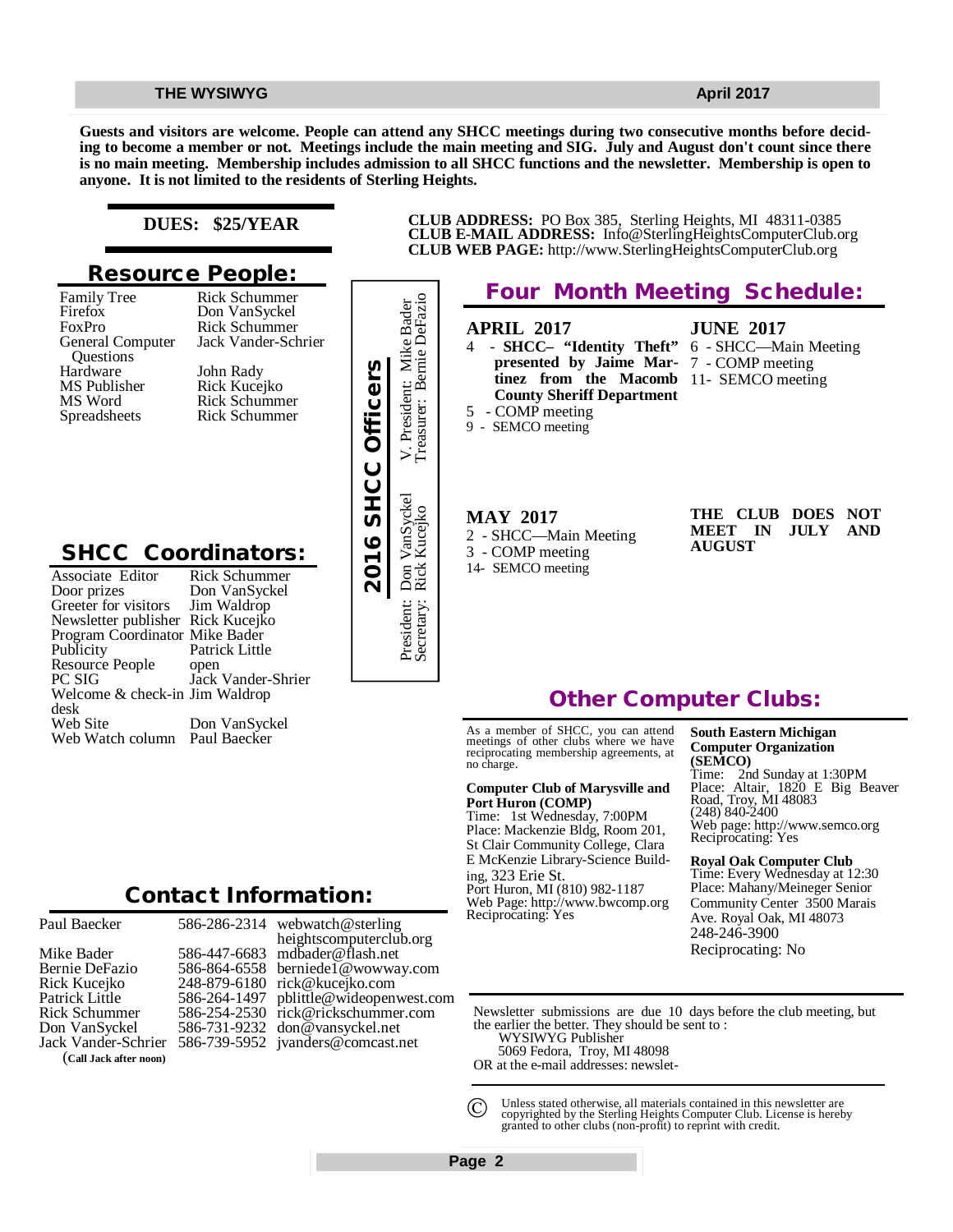### **The President's Pen**   *by Don VanSyckel*

None this month. Don is still recovering from his past mishap. Maybe next month ...

## **Can I Still Use My Vista Computer After The April 2017 Support Cut-Off Date?** *by SHCC member Paul Baecker*

**M** icrosoft will end support for<br>their Windows Vista operat-<br>2017. This means that Vista computicrosoft will end support for their Windows Vista operating system on April 11, ers will continue to function, but will no longer receive any MS support, including system and security updates.

Nothing at all.

Reasons for continuing to use Vista might include hardware/software compatibility, need to use older software, inability to run later Windows releases on current hardware, even nostalgia. Alternatives to Vista could be a stillsupported Windows version, or an alternate operating system, such as Linux.

Risks and vulnerabilities already exist, and will only increase, with continued use of Vista (as with the earlier demise of MS support for XP in 2014).

Here are just a few things that you can do to protect yourself without future MS Vista support:

 Stop using Internet Explorer and switch to a still-supported web browser. However, Chrome has ended support for Vista, and Firefox will end Vista support in Sept. 2017.

- Switch from any MS security tools to trusty (and often free) third-party products, such as Avast, Bitdefender, or AVG antivirus and Zone Alarm firewall tools.
- Use a Standard User account for daily usage (not the Admin account), and set User Account Control to 'high'.
- Limit Internet usage on the computer until you have switched to a more secure operating system. Avoid, if possible, any activities such as on-line banking and other sensitive communications.
- External devices can be sources of infection. Limit connecting hard disks and flash drives to the Vista computer.
- Remove applications and utilities that are no longer supported for Vista, such as QuickTime and Adobe Reader. remove any extensions, such as

# **SIG NOTICES**

**Jack Vander-Shrier will no longer host the Windows SIG meetings. It has been a long running SIG, and we thank Jack for his commitment to running the SIG. The club is looking for someone else to host it in the future. If no one offers, then the SIG will cease for now.**

**A few members have indicated interest in resuming the Novice SIG meetings at the Clinton-Macomb main library, as we did a few years ago. Paul Baecker has offered to host them again, but has indicated that he needs some attendance commitments (half a dozen attendees at each meeting) to do so. All members who have interest in resuming the Novice SIG should email their interest to Paul Baecker, at [shccmbr@wowway.com](mailto:shccmbr@wowway.com). The Novice SIG meetings would be held on a Tuesday evening (pending room availability) once each month or every other month.**

Flash Player, which are no longer supported for Vista.

- Allow all MS updates to be applied to the computer before the April support cut-off date, scan the computer for virus and spyware infections, defrag the hard drive, and then create a restore point once the computer is cleaned up. At this point, also consider creating a full system backup image, in case the device encounters system or security issues which cannot be corrected without restoring that image. (Suggested tool: "Macrium Reflect Free")
- If hardware specs allow, consider replacing Vista with a Linux distro, or installing a Linux distro alongside of the Vista OS if there is sufficient hard drive space. Use the Linux installation for online activities, and still have access to MSonly applications on the Vista side.

Users can stick with Windows Vista even though security updates are not provided anymore. But this leaves serious security vulnerabilities unpatched which may increase the chance of being attacked successfully. Use caution and common sense.

. 4 4 4 4

# **Door Prizes**

**D** oor prize drawings are held at regular club meetings. The winner's circle for March included:

**Gail Minnick** won DVD-R's

**Mike Galat** won a flashlight

**Dyan Converse** won a flashlight

Paul Cozort won a screwdriver

**Jim Waldrop** won a tape measure

**Ralph Osinski** won a video card

**Louise Manning** won Print Shop software

**Bernard DeFazio** won a network cable

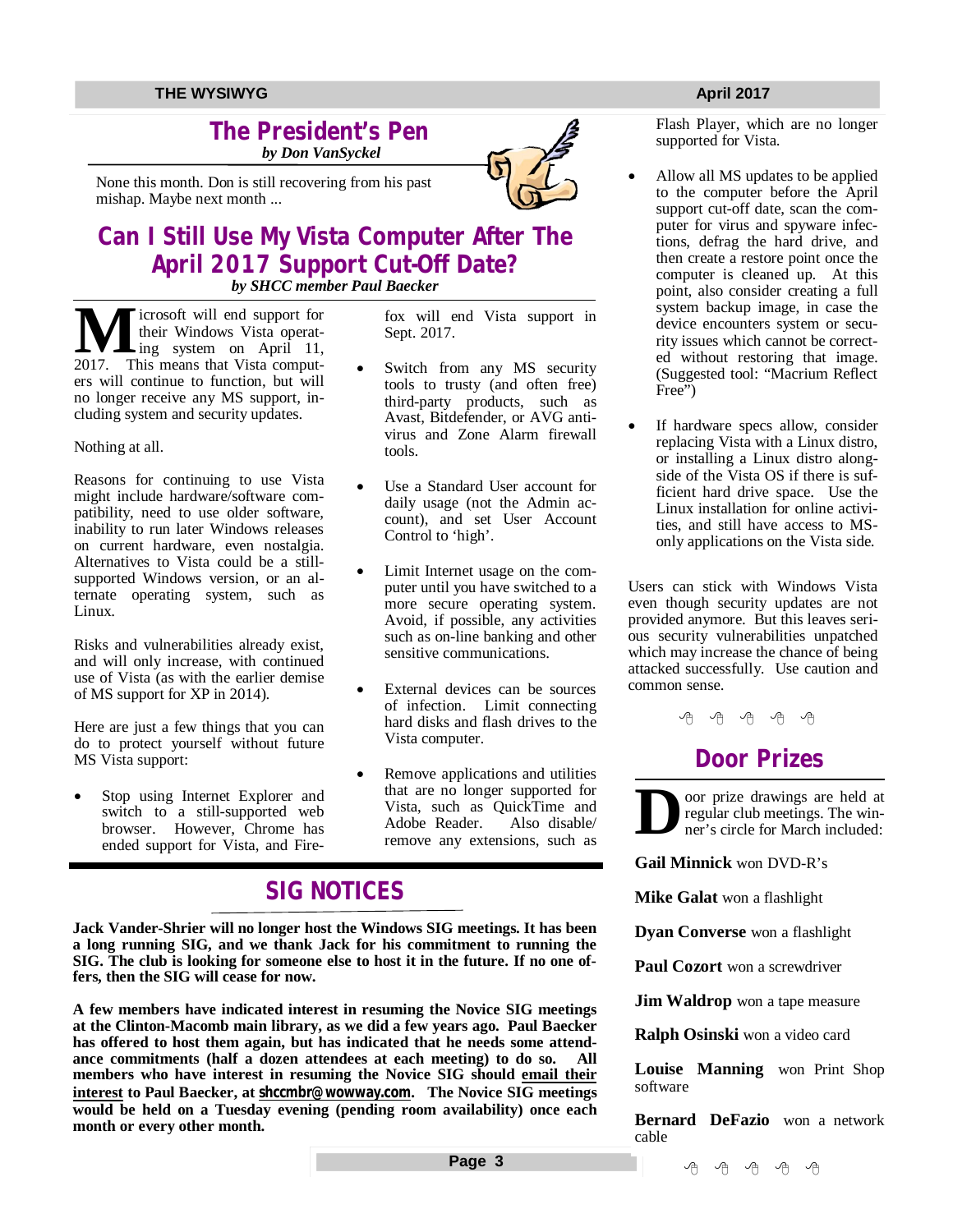# **Privacy Begins With The Operating System**

*From the Ask Leo Newsletter <https://askleo.com>*

**P**erside privacy is a complex and far
reaching topic. One of the most<br>
basic and often overlooked play-<br>
ers: the operating system on your derivacy is a complex and far reaching topic. One of the most basic and often overlooked playvice.

With the release of Windows 10, Microsoft took a lot of heat for particularly permissive default privacy settings, as well as being unclear about exactly what information is sent back to Microsoft, and under what conditions.

While they've addressed some of those issues in the months since, it all serves to highlight an important concept that many people all too readily overlook: the operating system on your machine has a tremendous capability to protect – or violate – your privacy.

Do you trust it?

### **The OS sees all and knows all**

The operating system on your computer is the interface between all of your software and hardware and the rest of the world.

When an application wants to read from the disk, it does so via the operating system. If an application wants to communicate on the network or Internet, it uses the operating system. Even when an application just wants to display something to ask you a question, it's the operating system that displays the message and collects your response.

This puts the operating system in a unique position to see everything you do, because it's instrumental in making anything you do happen at all.

It's something we rarely think about, at least until things like the furor over Windows 10. Then things change, a little or a lot; but in the long run, the issue blows over, because we need to get on with our work. The fundamental power of the operating system, and that it's in such a unique position to examine what we do, is something that fades to the background again.



# don't trust Microsoft Windows, for example, then

don't use it. That could be as extreme as never, ever using it, or it could be more strategic, choosing to avoid it for certain types of activities you consider particularly sensitive.

**It's not just Windows**

I use the Windows 10 release as an example, because it made a lot of news at the time, and because so many people use Microsoft Windows.

But before you start pointing fingers, it's critical to realize that *every operating* system has this level of access to what you're doing. Be it Mac OS, iOS, Linux, Android, or something else completely, by the nature of what they do, all operating systems are in position to examine, record, and report back anything they care to.

It's not that they do; it's that they *can*. It's not something malicious or even surprising. A fundamental side effect of giving an OS the power to do its job also gives it the power to examine what's going on.

How do you know it's not sharing that information with others? Well, as an average computer user, you really can't.

It all boils down to trust.

### **If you don't trust it, why are you using it?**

One of the more frustrating aspects of my job is hearing people rail against some large entity like Microsoft, Apple, or Google, all the while using the software and/or services provided by – you guessed it – Microsoft, Apple, or Google.

Either way, "fixing" the operating system is not an option, so the only true options you have are:

- Live with it
- Avoid it for specific areas of concern
- Avoid it completely

And again, while Microsoft Windows is my example, these statements apply equally to *any* software vendor whose products you choose to use.

### **Alternatives to consider**

Whenever we talk about alternatives to operating systems, we're really asking the question, "Who do you trust?" As I've said repeatedly, using *any* operating system means placing some degree of trust in a product.

When it comes to desktop and laptop PCs, this typically means either:

- Windows: you're trusting Microsoft
- Mac: you're trusting Apple
- Linux: you're trusting an army of independent developers (as well as the sponsor of the particular distribution you're using)

It might sound a little brutal, but the bottom line is simple: if you really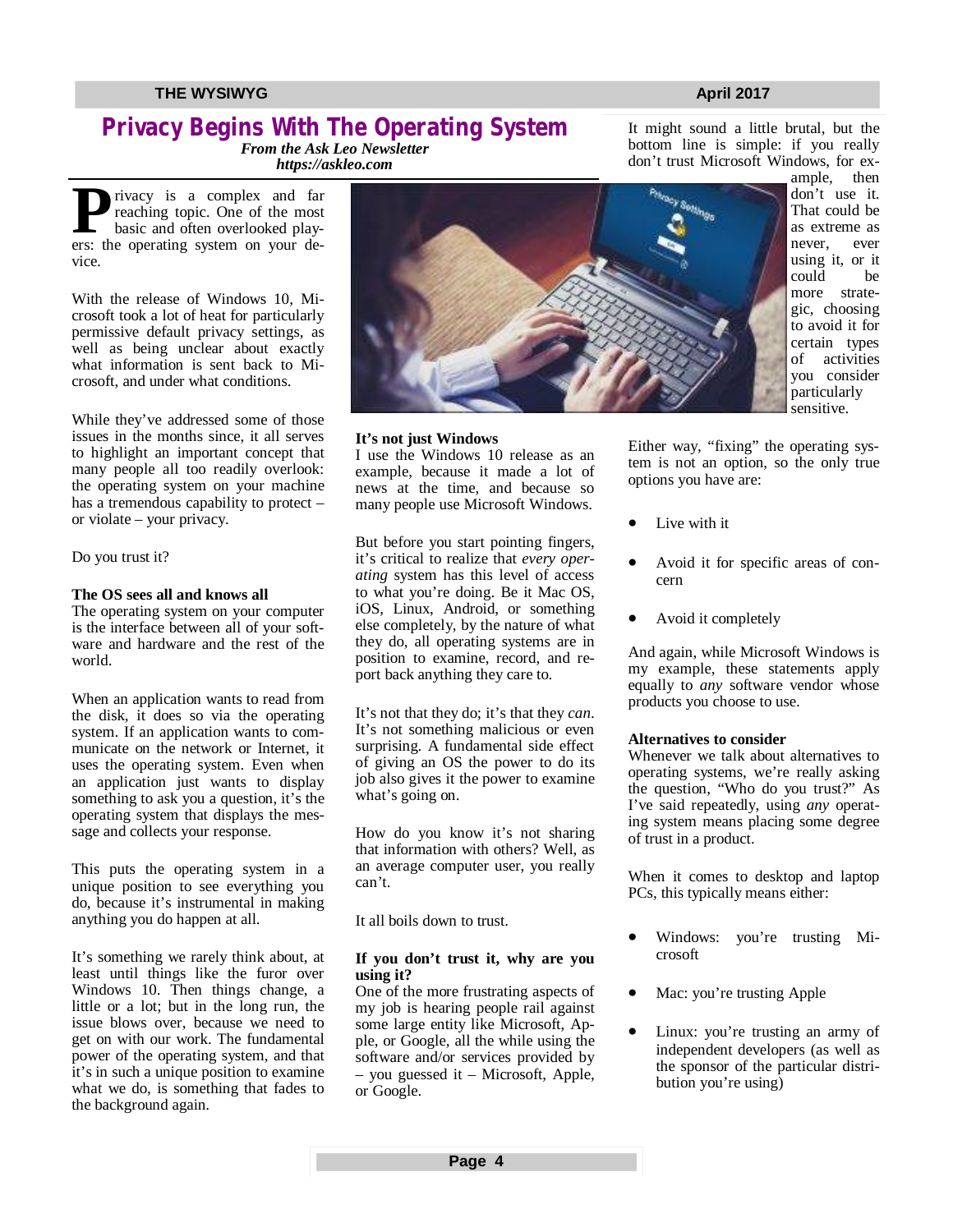When it comes to tablets and mobile devices, the choices are:

- Android and Chrome OS: you're trusting Google, and to some degree Linux
- iOS: you're trusting Apple

Oh, and in almost all cases, if your device come pre-loaded with the operating system, as many do these days, you're also trusting the vendor of the device, since they can and do add things.

As I said, the question really does boil down to: of those alternatives, who do you trust?

Or, perhaps, who do you distrust the least?

### **The pragmatic reality**

Operating systems and the privacy implications they bring are truly much too complex for the average consumer to completely understand. We shouldn't *have* to get that deep an understanding, or we'd never have time to actually move on to whatever it is we're trying to accomplish!

In many ways, some privacy exposure is part of the cost of using today's complex systems. For any system you use, information is likely being shared "upstream" for a variety of reasons, ranging from beneficial and benign (such as information used to make the software better) to malicious and invasive (such as truly tracking what you as an individual are doing).

Unfortunately, we might also find ourselves faced with constraints – software we rely on that only runs on an OS we don't trust, or cross-platform compatibility issues with people we work with on a regular basis, for example – that might force us to rely on an OS we'd prefer to avoid.

In situations like this, it's important to understand what's possible, and take whatever steps you feel are appropriate.

As for me, I run almost all the operating systems I've mentioned here (except iOS, for no reason other than time) and honestly have few concerns. I trust that any information these operating systems transmit "home" is either inconsequential, appropriately anonymized, or appropriately protect-

ed, and serves to make the software and my experience using it better.

I also know not everyone agrees with my approach.

*This article is republished, with permission, from the Ask Leo! Newsletter.* 

咱 咱 咱 咱 咱

### **Tech Heck** *by Greg Skalka, Under the Computer Hood User Group [www.uchug.org](http://www.uchug.org) [president@uchug.org](mailto:president@uchug.org)*

Somewhere between tech heaven<br>
and tech hell is tech heck, where<br>
most of us that are tech users<br>
reside. No one's technology experiomewhere between tech heaven and tech hell is tech heck, where most of us that are tech users ence is always flawless and perfect, so tech heaven is not achievable in this existence (I mean, really - who has not received a spam email or had a cell call dropped?). Likewise, it is unlikely anyone is always bested by technology and gets absolutely no benefit from it, or lives a life of total misery because of technology. We all live somewhere in between, usually where technology helps us a lot of the time, but betrays us on occasion. We all have our own individual tech hecks, and where ours is in that wide spectrum can vary greatly, and even change over time.

I don't think that anyone today can live completely apart from our modern technology. Even if you forsake everything modern and retreat to the wilderness to live completely off the grid and off the land with only stone tools, you'll probably be spotted by surveillance satellites or aircraft. Then the authorities will soon arrive to find out why you are trespassing, or if you do own the land, why you have not been paying your property taxes. In a world that seems to be shrinking due to increased population and easy travel, technology serves the purpose of helping us to better get along with all the other humans here.

That does not mean that everyone has to be "all in" on the latest tech. Each person must decide for themselves what they feel comfortable dealing with and capable of understanding. No one need be forced into using Snap-

chat or smart phones or self-driving cars, but we all live in a world where these exist, and we can still benefit from their existence. I don't know how to perform laparoscopic (or minimally invasive) surgery, but I am glad the technology to perform it exists, otherwise the recent removal of my appendix might have left a big scar and required a lengthy recovery. All the latest medical devices and procedures help us to live longer and healthier lives, but as I found with my recent procedure, and as we are all finding out in our country, there is often a higher financial price to be paid for those advances.

Shunning technology can reduce the negatives of tech heck in a limited sense, but we are all sharing this planet and are affected by what everyone else does, at least to some degree. The Amish certainly don't have to worry about their buggies being set afire by an exploding Samsung Galaxy Note 7, as they shun modern conveniences like smart phones. They will, however, suffer the same unfortunate fate as the rest of us tech users if we can't prevent a climate disaster from human-induced global warming or avoid a global nuclear war. The Amish may decline modern transport and walk beside the roads, but could still fall victim to an accident caused by a cellphone-distracted automobile driver.

Technology connects us all and provides a backdrop for all we do. Television, telephones, computers and the Internet have reduced the distance between us and broken down geographic barriers, all without our having to leave our homes. We have the advantage of knowing what is happening on the other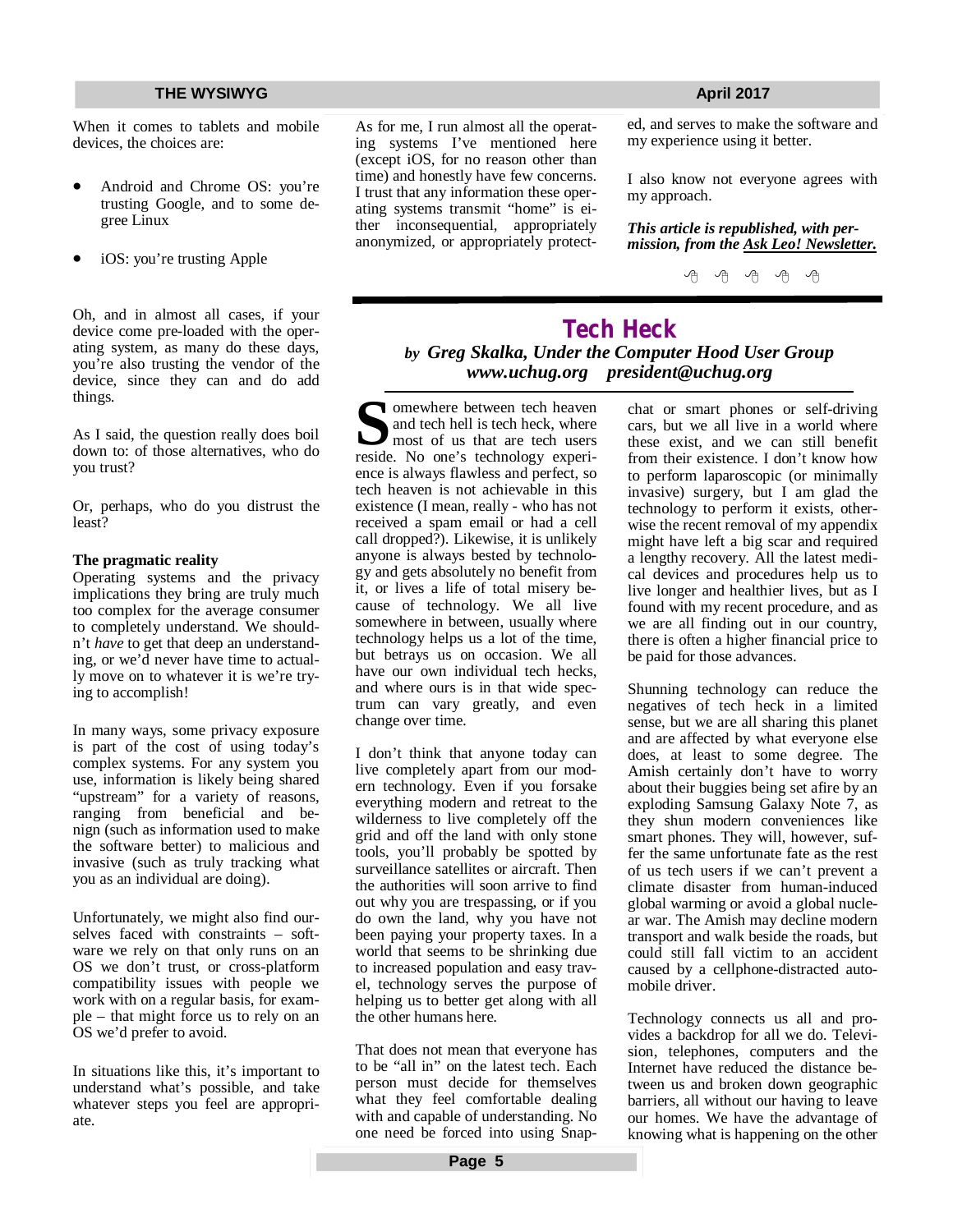side of the globe; we also have the disadvantage sometimes of knowing exactly what is happening on the other side of the globe. The media's emphasis on sensationalism can make it seem that all news everywhere is bad. The Internet can help spread knowledge and tolerance, but can also be used by the hateful and intolerant to spread their views. We benefit from the ability to conduct financial transactions and shop online, but suffer from identity theft, online scams and loss of privacy.

Tech heck is even creeping into the ongoing political debate, one of the main current news subjects. We have had concerns about the integrity of election results in the past due to technology. Now do we have to worry about the Russians hacking voter databases and influencing our election?

Our technology problems are not even confined to this world alone. Going into space is difficult. We have had many successes, but also a number of failures, and lost lives in the process. We were able to land men on the moon with computers not much more powerful than a pocket calculator, yet we still crash expensive, sophisticated spacecraft today. Mars appears to be particularly intolerant of our technology, as of the 55 spacecraft humans have tried to send its way, less than half have been successful missions. The crash of the European Space Agency's Schiaparelli lander is another example of Mars tech heck. The U.S. and Russia have sent the bulk of the missions to the red planet, with NASA succeeding in 19 out of 25 tries, while Russia succeeded in only three of 23. Maybe we don't have to worry so much about election hacking after all.

When it comes to new technology, it appears the young are the most eager and adept adopters. Put a smart phone in the hands of a two-year-old and they will dive right in, but the same device may be intimidating to a senior citizen. My children (in their late 20's now) are more accepting of and accomplished with some new tech than I am, while my parents (in their late 70's) would like to keep up but need some help.

My daughter is not very technical, but knows most everything about social media, and the iPhone and iPad are her weapons of choice. My son is an engineer and has become quite accomplished at building little project boards that communicate over text or the Internet, letting him know if his mail was delivered, if a monitored item moved and how much beer is left in the keg. He uses computers all day at work, set up his own home network (with network cameras) and is kind of tethered to his smart phone. He seems quite pragmatic about technology and is not at all intimidated by it; he has no reluctance to just trying things until he gets it working. Part of his confidence I'm sure comes from growing up with all this tech stuff. When I bought network cams like his, I resorted to having him come over to help me set them up (a true indication that I'm getting old). He has no interest in a user group to help solve his tech problems; he'll just Google the problem.

My parents live 100 miles away; I wish I were closer, so that I could help them with their tech problems more often. My dad has been my idol and role model through life. It has always impressed me that he grew up in a farm house with no indoor plumbing or electricity, yet picked up tech and computers easily. He has built his own computers, but lately has had a harder time keeping up with advanced topics like networking and email. My mom has used computers for years but is slowing down a bit as well. Both have cell phones but don't text. My mom now has a smart phone, but is waiting on my nephew to come over and give her more guidance on how to use it. What is intuitive for the younger generation is not so much for the older.

I'm somewhere in between, in my own tech heck. I'm an engineer and spend my work days designing telecom hardware, but no longer have the time or inclination to build little projects like my son. My first computer was a Timex Sinclair 1000, so I knew BASIC pretty well, but by the time C programming came along I was so much into the hardware that programming fell by the wayside. I'm pretty good at networking and setting up tech stuff; I have a wide variety of printers, scanners, cameras, GPS receivers, action cams and other gadgets. I may succeed in conquering technology more due to being methodical and persistent than being skilled. I have lived so long in the Windows environment that I've never had much interest in the Apple world (too expensive) or in Linux (too unfamiliar and seemingly less useful). Mobile devices have never caught on with me; I own a couple of tablets that I rarely use, and I've yet to buy a smart phone (I'm paying for everyone else's data plans, so can't afford one for myself). I don't really see a point in social media like Facebook; it is hard enough keeping up with email.

I am the IT department for my extended household, responsible for keeping everything running. On the whole, things usually work as expected, but with more tech comes more opportunities for interaction problems or outright failures. My least favorite call to receive is from my wife, to tell me while I'm at work that her home PC is having problems (as if there was anything I could easily do to diagnose or fix it remotely). I sometimes wonder if in an afterlife our heaven or hell would be tailored specifically to us individually. In that case, I know my heaven would be a place where everything works and nothing ever breaks or malfunctions, while my hell would be a place where everything was perpetually broken, and Lucifer was constantly after me to fix it all.

Oh heck!

*This article has been obtained from APCUG with the author's permission for publication by APCUG member groups.*

一个 一个

# **Member Ads**

ds are available free to SHCC members, and are limited to computer related items for non-commercial purposes. Any ad shall ds are available free to SHCC members, and are limited to computer related items for non be a maximum of twelve newsletter lines of text.

A A A A A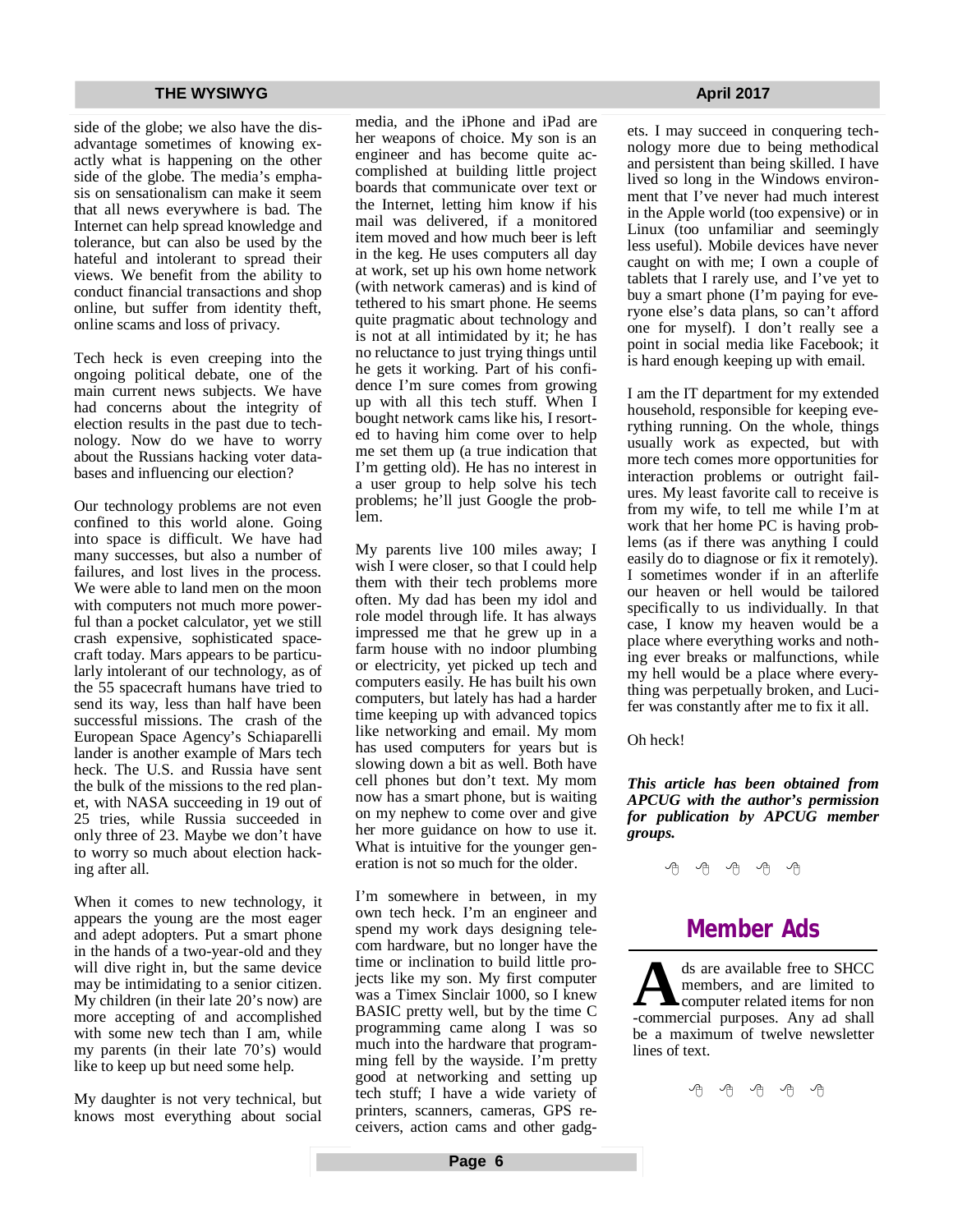# **Why, Or How Do Files Become Corrupt?**

*From the Ask Leo Newsletter <https://askleo.com>*

**F** ile corruption happens most<br>commonly when there's a hard-<br>ware issue or bad sector on your<br>hard drive. I'll look at implications and ile corruption happens most commonly when there's a hardware issue or bad sector on your preventative steps.

How are files "corrupted" and why do they go "missing"? I had this happen recently and was told that it was not a virus that caused it: that it "just happens". Whatever! Windows had to be re-loaded.

Yes, it does "just happen".

That should make you a little nervous and perhaps motivate you to invest in that backup strategy you've been putting off.

The fact is, stuff happens. Things break. When things break, the failure can be catastrophic. Perhaps your machine won't turn on. Failures can also be much more subtle, not showing up for weeks or months, or perhaps never.

### **Disk risk**

This is mostly about the hard disk in your computer, but can apply to any data-storage medium. It's not uncommon for a hard disk to develop or even come with a bad sector – an area on the actual medium that is somehow damaged.

Think of a bad sector as a typo in something you're reading – but it can't be fixed.

Sometimes it's small or benign, and you can easily figure out what was intended. Other times, the typo is bad, there's no way to understand what was said. In the worst case, the typo – perhaps even a tiny one – will render some key information or plot point completely unintelligible.

### **Where bad sectors come from**

Bad sectors develop for a number of different reasons.

Magnetic media may come with a subtle flaw or a "thin spot" that simply wears out over time. Another common cause is motion  $-$  a disk drive getting banged around while it's in use, and the read/write mechanism perhaps ever so slightly touching the magnetic material, which should never happen, and scratching it. This is one of the reasons that the more rugged laptop drives are also somewhat slower: the mechanisms are often built more solidly with motion in mind so as to minimize this risk.

Optical media like CDs and DVDs degrade over time.

Flash memory, as used in thumbdrives and SSDs, is known to literally wear out the more it's written to.

But regardless of these and other causes, it can and does happen … … and data loss is the typical result.

### **Data corruption**

Corruption is nothing more than data that's supposed to be one thing erroneously getting changed to something it shouldn't be. For example, data that used to be:

The quick brown fox jumps over the lazy dog. might suddenly become: The quick  $br\Box$ -t $\Box$ ?h $\Box$ Z $\Box$ O1E $\Box$  $\Box$ - $\Box$ Ca  $\Box$ f $\Box$ E??IG $\Box$ Gq+

Now, it's one thing if the text you're reading is suddenly garbled like that, but if that's your financial data, or one of your installed programs – or even Windows itself – the results can be disastrous.

### **How corruption appears**

Exactly how data corruption manifests varies dramatically based on exactly what's been harmed and to what extent.

 You might never notice, because the bad sector is on some unused portion of your hard disk, or in part of a file you never or rarely use, or where the corruption is actually benign.

### In some relatively benign cases, you might get a "read error" or a "CRC error", as the operating system detects that some form of data corruption had occurred.

- You might open a document to find its content scrambled.
- In more complex document formats (Microsoft Office documents are a good example), the program might not be able to open the document, due to corruption within.
- If the corruption happens within the file that contains a computer program (usually an EXE or DLL file), the program might not run at all, might crash when you run it, or might crash at some point when you access a certain feature that uses the instructions that have been damaged.
- If the corruption happens within the file system information – perhaps the information about what files are stored on the disk – files can disappear completely.
- If the corruption happens within the files that comprise Windows itself, Windows can crash or fail to boot.

If the corruption happens within the<br>master boot record, partimaster boot record, partition information, or other key areas of the hard disk, the entire disk may suddenly appear unformatted or empty.

As you can see, problems resulting from even a single bad sector's worth of data corruption can range from being completely benign to a total disaster. The good news in all this is that it's not something that happens every day. Hard drives often run for years without a problem. But in a sense, it's a game of Russian Roulette: you could wake up one morning with a dead hard drive. It quite literally has happened to me.

### **Prevention**

So, how do you prevent corruption? Easy: *you can't*.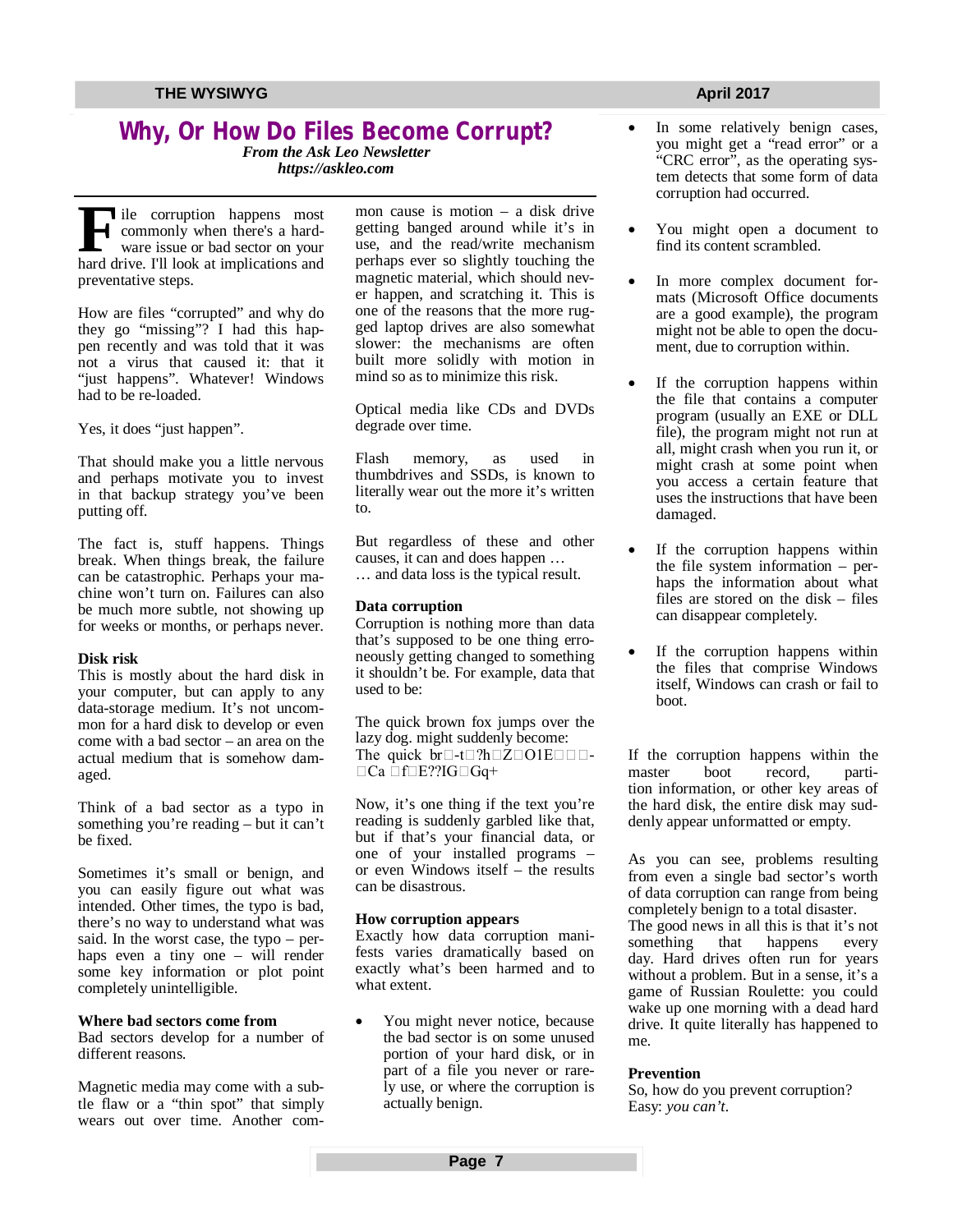You cannot *prevent* a hard drive from developing bad sectors or failing. It happens. The best you can do is prepare.

What you *can* prevent is data loss. The real "solution" is to know that someday, when you least expect it (and probably when it'll be most inconvenient), *it will happen*.

The real solution is to be prepared with a complete and recent backup if your computer's hard disk, your data, and whatever else is stored on any media that might fail (and by that, I mean all media). That way, when – not if – failure happens, you can replace the failed component (usually the drive), restore your files, and get on with your life as if nothing major happened.

*This article is republished, with permission, from the Ask Leo! Newsletter.* 

### **Open Source Software** *by Geof Goodrum, Potomac Area Technology and Computer Society [www.patacs.org](http://www.patacs.org) [linux@patacs.org](mailto:linux@patacs.org)*

**Blobwars: Metal Blob Solid** – v2.0. <https://sourceforge.net/projects/> blobwars/.

Free GNU General Public License source code and executables for Microsoft® Windows®, FreeBSD®, Apple® macOS™ and GNU/Linux® by Hans de Goede, Guus Sliepen, Stephen Sweeney and Parallel Realities. Metal Blob Solid is a 2D platform game, the first in the Blobwars series. You take on the role of a fearless Blob agent, Bob, whose mission is to infiltrate various enemy bases and rescue as many MIAs as possible, while battling many vicious aliens.

Features include:

- Over 25 missions
- More than 8 hours gameplay!
- 4 difficulty settings
- Large levels with different environments, such as water, lava, ice and slime
- Use a variety of different weaponry, including machine guns and laser cannons
- Multiple objectives
- Great music from DJ Sjors, Ambick, SinQ and LizardKing
- Jetpack and Aqua Lung items to find
- Optional blood and gore
- Boss Battles!
- Joypad support with configurable controls
- Configurable keyboard support
- Level replay value Return to previous levels to rescue all MI

As and optional objectives Screenshots at : <https://sourceforge.net/projects/> blobwars/

**GraphicsMagick** – v1.3.25. <http://> [www.graphicsmagick.org/.](http://www.graphicsmagick.org/.)

Free MIT and other Open Source license source code and executables for Microsoft® Windows®, FreeBSD®, Apple® macOS™ and GNU/Linux® by Bob Friesenhahn, Glenn Randers-Pehrson and the GraphicsMagick Group. GraphicsMagick is the Swiss Army knife of image processing. It provides a robust and efficient collection of tools and libraries that support reading, writing, and manipulating an image in over 88 major formats including DPX, GIF, JPEG, JPEG-2000, PNG, PDF, PNM, and TIFF.

GraphicsMagick supports huge images and has been tested with gigapixel-

size images. GraphicsMagick can create new images on the fly, making it suitable for building dynamic Web applications. GraphicsMagick may be used to resize, rotate, sharpen, color reduce, or add special effects to an image and save the result in the same or different image format. Image processing operations are available from the command line, as well as through C, C++, Lua, Perl, PHP, Python, Tcl, Ruby, Windows .NET, or Windows COM programming interfaces.

Features include:

- Convert an image from one format to another (e.g. TIFF to JPEG)
- Resize, rotate, sharpen, color reduce, or add special effects to an image
- Create a montage of image thumbnails
- Create a transparent image suitable for use on the Web
- Compare two images
- Turn a group of images into a GIF animation sequence
- Create a composite image by combining several separate images
- Draw shapes or text on an image
- Decorate an image with a border or frame
- Describe the format and characteristics of an image

### Screenshot at:

<https://a.fsdn.com/con/app/proj/> graphicsmagick/screenshots/gmsnap.jpg

**Kernel Source** – v4.8.5. <http://www.kernel.org/.>

Free GNU General Public License source code for all platforms by the Linux community.

**Page 8**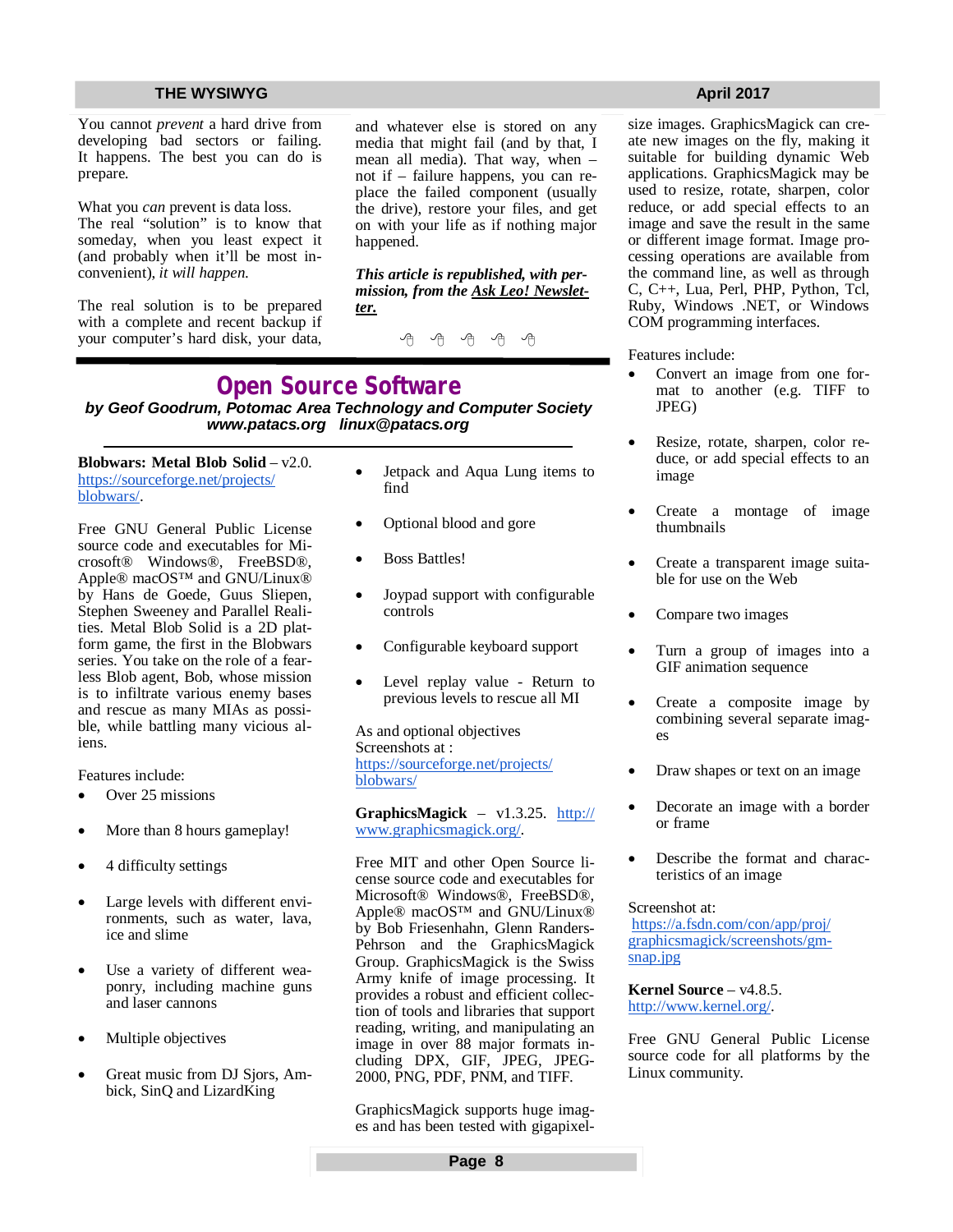**Klavaro Touch Typing Tutor** – v3.02. <http://klavaro.sourceforge.net/.> Free GNU General Public License source code for Microsoft® Windows®, FreeBSD®, Apple® macOS™ and GNU/Linux® by Felipe Castro (executables for older versions are available from third-party sources). Klavaro is a touch typing tutor that supports customizable keyboard layouts.

Features include:

- Internationalization: ar bg bn ca cs da de el en\_GB eo es eu fi fr gl hu hr it kk ky nb nl pa pl pt\_BR ru sl sv te uk ur vi wo zh\_CN (if you want to translate to another language, please read the instructions for translation)
- Ready to use keyboard layouts: "qwerty" (AR; BG; BG\_2; BR; BR\_abnt2; CZ; EL; EO; ES; EU; HE; IN; IT; JP; KK; NB; PT; SE; TR; UK; UR\_crulp; UR\_nla; US)
- Dvorak (BG; BR; DE\_neo2; EO; FR; FR bépo; TR; UK; US; US BR; US ES; US SE) "qwertz" (CZ; DE; HR; HU; SL) "azerty" (FR; FR\_ibook; BE) "jtsuken" (RU; RU\_typewriter; UA) Colemak (US) AlphaGrip5 (US)
- Keyboard layout editor: configure the key positions and save the result in a simple text file. If your keyboard isn't shown above, you can create it.
- Basic course: a basic type of course is available for memorizing the keys positions on the keyboard. It is supposed to be independent from keyboard layout, by the generation of random character sequences to be followed by the student.
- Adaptability exercises: these exercises use all the keys randomly, so that you can practice using all the keyboard. It's named adaptability exercise because it develops the capacity to adapt your typing skills to any kind of strange words that may appear in some texts.
- Velocity exercises: one achieves velocity on typing when the environment is well known, or, when the words come from one's own language. That's why these exercises focus on velocity. And even if your language isn't supported by the application, you still can indicate texts in any language to include the words contained there.
- Fluidness exercises: with these exercises, one works typing complete paragraphs, with good sense sentences. Typing errors aren't accepted: the user must correct them with the backspace key before being allowed to go on. Special attention is given to the typing rhythm, which must be as uniform as possible. Just like the velocity exercises, this one can load any text files, independent of language.
- Progress charts: at the accomplishment of each exercise, some characteristics of your performance are saved and can be shown graphically. Thus, you can easily observe your learning progress (or regress).
- Including other texts: facilities to import text and use them with the advanced modules (velocity / fluidness). You can launch a dialog to select a local file of the system; you can paste text already copied to the clipboard; and more, you can select, drag and drop text at the entry box in the bottom of the tutor window. These two last facilities work, for example, with text selected in your browser, from any prefered page of yours.
- Semi-online contest: for the last training module (fluidness), there is a scoring scheme to rank users accordingly to their touch typing skills. The ranking is done only locally, for users in a shared machine, or it may be enabled to send the local data to a web server, where they will be proccessed and a global ranking will be publicly available. Then the program

would be running as an "online" game.

 Clean graphical interface: when learning to type correctly, one must not get the attention off the exercises. So, it isn't recommended to have dozens of gauges measuring velocity, errors, time, etc; nor a virtual keyboard floating in front of the student: he/she must memorize the key positions by the tact, not visually. Hence, Klavaro's interface started simple and will remain like that for all of its lifetime.

Screenshots at:

<https://sourceforge.net/projects/> klavaro/

**NAS4Free** – v10.3.0.3-2964. <http://www.nas4free.org/.>

Free NAS4Free (BSD) License bootable ISO image by Daisuke Aoyama, Michael Zoon, Michael Schneider et al. The NAS4Free operating system can be installed on virtually any hardware platform to share computer data storage over a computer network (i.e., turn an old PC into a secure network file server). 'NAS' as in "Network-Attached Storage" and '4Free' as in "Free and open source", NAS4Free is the simplest and fastest way to create a centralized and easily-accessible server for all kinds of data!

NAS4Free supports sharing across Windows, Apple, and UNIX-like systems. It includes ZFS, Software RAID  $(0,1,5)$ , disk encryption, S.M.A.R.T / email reports, etc. with following protocols/services: CIFS/SMB (i.e., Windows network file system), Samba AD, FTP, NFS v4, TFTP, AFP, RSYNC, Unison, iSCSI, UPnP, Bittorent, Syncthing, VirtualBox and noVNC, Bridge, CARP (Common Address Redundancy Protocol) and HAST (Highly Available Storage).

This can be managed by an easily configurable web interface. Screenshots at: <http://www.nas4free.org/index.php?>  $id=4$ ]

**Sweet Home 3D** – v5.2. <http://> [www.sweethome3d.com/.](http://www.sweethome3d.com/.) Free GNU General Public License source code and executables for Microsoft® Win-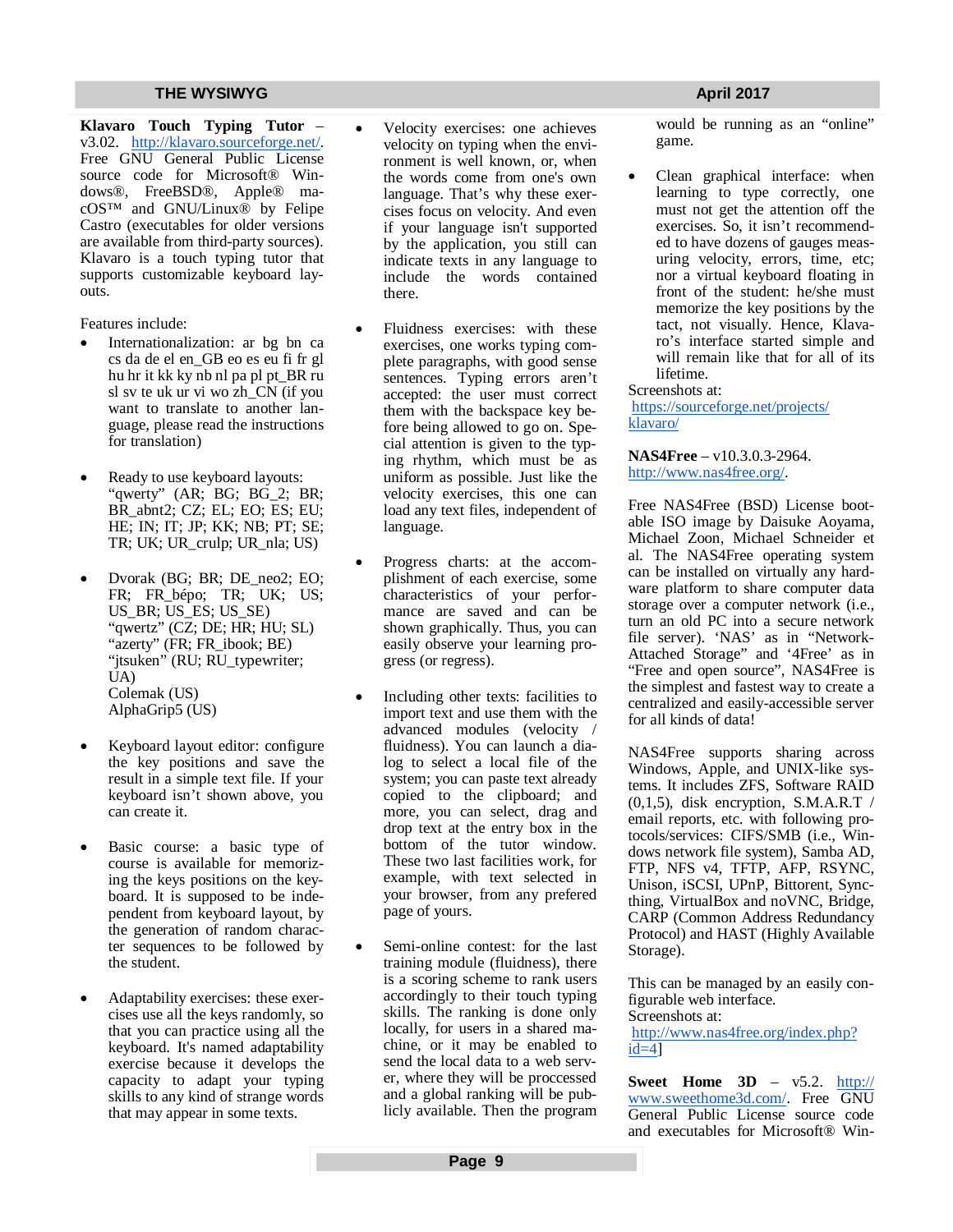dows®, Apple® macOS™ and GNU/ Linux® by Emmanuel Puybaret and eTeks. Sweet Home 3D is an interior design application that helps you to quickly draw the floor plan of your house, arrange furniture on it, and visit the results in 3D.

Features include:

- Draw walls and rooms upon the image of an existing plan, on one or more levels
- Drag and drop doors, windows and furniture from a catalog onto the plan
- Update colors, texture, size and orientation of furniture, walls, floors and ceilings
- View all changes simultaneously in the 3D view from any view point
- Create photorealistic images and videos with various light sources
- Import additional 3D models and export the plan in various standard formats

Screenshots at:

<http://www.sweethome3d.com/> gallery.jsp

*This article has been obtained from APCUG with the author's permission for publication by APCUG member groups.*

一个 一个 一个

# **Are You A Smart Shopper?**

by Bob Rankin, AskBobRankin<br>skbobrankin.com bob@rankin.org [www.askbobrankin.com](http://www.askbobrankin.com)

**S**hopping online for Christmas,<br>
Hanukkah, or any time of year, is<br>
easy and convenient. When you<br>
use the right tools, you can also save a hopping online for Christmas, Hanukkah, or any time of year, is **J** easy and convenient. When you lot of cash. Here are some moneysaving tips for the smart online shopper...

Wish list? Check. Credit card? Check. Okay, before you head off to your favorite online store, are you sure you've found the best possible price for the item you're planning to buy? Have you researched other brands or similar items?

Have you searched for coupons or other discount offers? Are you getting free shipping whenever possible? And are you taking advantage of the power of group buying, and the wisdom of the crowd?

Use my ten simple shopping tips to make sure you're getting the best deal when you shop online...

### **TIP #1: Look for rebates and rewards BEFORE you shop.**

Loyalty programs such as Ebates offer shoppers rebates and other incentives to purchase from stores where they already shop. Ebates offers up to 25% in cash rebates when you shop online at popular stores like Amazon, Best Buy, JCPenney, Kohls, Macy's, Old Navy, Target and 1000 more. Even better, Ebates will pay you \$75 when you refer 3 friends via their Tell-A-Friend promotion.

### **TIP #2: Use price-comparison sites to find the best deals.**

**Google Shopping** is a good place to start. Just type in what you're seeking, such as "42-inch HDTV" or "cordless drills" and up pops an assortment of vendors. The initial results are displayed sorted by "relevancy" but I recommend that you re-sort them by price from low to high.

**Bizrate.com** is another good tool. It can display prices including shipping to your Zip code, or even limit your search to items that ship for free.

**Pricegrabber.com** lets you save interesting items as you shop for comparison to others.

**Pricewatch.com** was one of the first price comparison sites, specializing in computers and electronics since 1995. They now list non-tech items as well.

### **TIP #3: Before you buy, look for coupons that can reduce your final price.**

RetailMeNot has thousands of digital coupons and discount codes from many well-known and obscure online sellers. A little-known trick is to use Google's search function to find coupon codes buried on blog pages. Just use "coupon" and the name of the brand, merchant, or product that you are seeking as your search term.

### **TIP #4: An Amazon Prime membership may save you money**.

If you use Amazon.com frequently, that \$99 flat fee gets you unlimited free, 2 day shipping on products delivered by Amazon. If you haven't been to Amazon lately, it's no longer just a bookstore. Amazon also offers music, movies, electronics, home & garden, health & beauty, toys, clothing shoes & jewelry, sporting and outdoor goods - just to name a few categories. Also, take note of the prices offered by Amazon affiliates on both new and used items; they are sometimes lower than Amazon's price. Amazon is also a great shopping research tool. After searching for the item (or type of item) you're after, Amazon will help you compare brands, prices, and retailers. You can also see what items and accessories other customers bought.

### **TIP #5: Patience Pays Off.**

Speaking of Amazon, here's a cool tip to save money when shopping online: CamelCamelCamel is an Amazon price tracking, research, and alert service that helps users get the best deals on the ecommerce giant. If you don't need to buy right away, this tool can alert you to price drops for items you're watching.

### **TIP #6: Don't forget eBay**,

Look at eBay, especially if the item you seek is a staple rather than a fad of the moment. Because it's an auction site, the price you pay items (both new and used) tend to be very reasonable. And if you prefer to skip the drama of a bidding war, look for an item with a "Buy it Now" option. Oh, and here are two eBay Ninja trick that'll save you money every time. First, start your search at the eBay home page. When you get the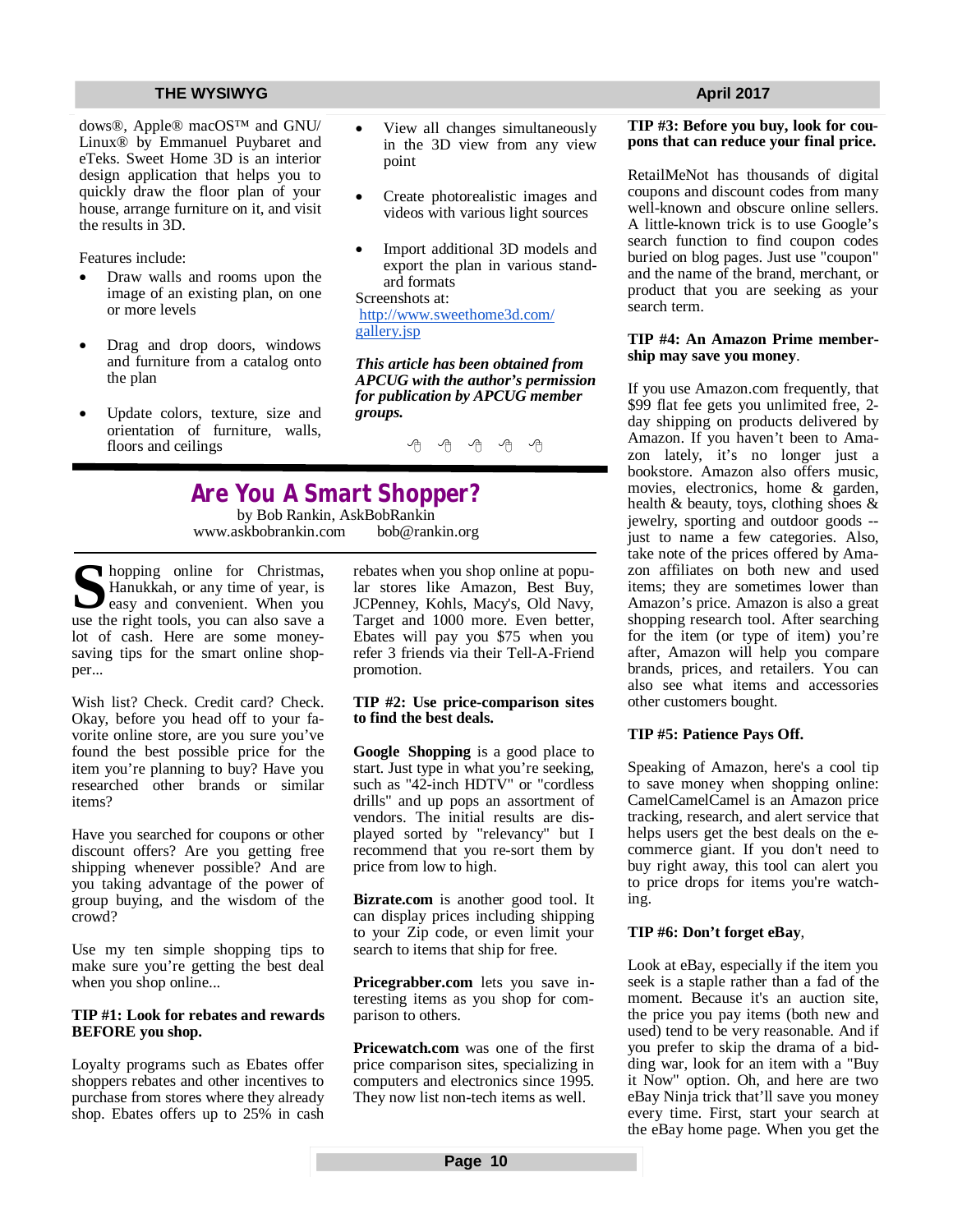list of matching items, refine your search by checking the "Completed listings" box under the "Show Only" header This will tell you what the item has actually sold for in recent eBay sales or auctions. And second, use BidRobot to boost your chances of winning the auction.

### **TIP #7: Take advantage of group buying power**.

Group-buying services such as Groupon and LivingSocial are geared mainly towards local, face-to-face merchants. But Groupon has inspired a slew of "daily deal" offers from many online sellers, too. Subscribe to email lists to receive special limited time offers from your favorite stores.

### **TIP #8: Use social networking to your advantage.**

Many online sellers want you to follow, friend or "like" them on Twitter and Facebook. If you do, you'll gain access to coupon codes and special offers. If you find you're getting too many messages from these merchants, you can unfollow or unfriend to stop the flow after you've made your purchase.

### **TIP #9: Got gift cards?**

Gift cards are a great option when you don't know exactly what to get for someone on your Christmas list. My friend Aaron and his team have created GiftCard Zen, a site where you can buy gift cards at a discount. You can also sell your unwanted gift cards for cash, or check the balance of a gift card you have. GiftCard Zen handles gift cards from hundreds of popular stores. It's a win-win scenario!

### **TIP #10: Skip the Warranty**.

Are you giving a mobile phone, tablet, computer or TV? Read SCAM ALERT: Mobile Device Insurance and Extended Warranties to find out why these are almost always a waste of money.

### **TIP #11: Avoid Penny Auctions.**

Have you seen those commercials where people brag about how they bought a \$1200 HDTV for \$25? See my article Penny Auctions: Scam or Legit? to see why these sites are to be avoided.

### **TIP #12: The Wisdom of Others**.

It's smart to take advantage of the experience of others, especially when it comes to considering big-ticket purchases. Sites like Amazon and Epinions offer actual consumer experiences and reviews of products. Consumer Reports and PC Magazine are good places to look for professional ratings and reviews.

### **BONUS TIP:**

Shop on Mobile (or fake it) Researchers at Northeastern University found that shopping online with your smartphone may yield a lower price than shopping from a desktop computer. I tried a few hotel searches myself, and found that prices were about 10% lower when I did the exact same search on my phone. So I had an idea… I wondered if changing the UserAgent on my desktop browser would fool these sites into giving me the "mobile discount." And it seems to work. I checked the price for one night at a hotel in Orlando using Chrome on desktop: \$145. After changing my UserAgent string to make my desktop browser identify as an iPad, the price showed as \$131.

### **Reader's Comments:**

As well as finding the best price sometimes the online stores you use are affiliated with airlines to reward you with extra miles for purchasing through their site. For example, I use Newegg.com and Backcountry.com which I access through the American Airlines shopping site (https:// [www.aadvantageeshopping.com/\).](http://www.aadvantageeshopping.com/).)  You can earn bonus miles per dollar spent IN ADDITION to any miles earned by your credit card. I believe most of the major airlines have similar shopping sites.

Don't forget to ask if there is a Senior Discount!

YouTube is a great source of product reviews.

I always comparison shop at several

outlets and I often use Amazon Prime, because, unlike what many say, the total price with shipping is frequently lower or very little more for the free 2 day shipping and many of the places that might be a couple of bucks lower don't seem to care how long it takes them to fill your order and get it in the mail. Of course, there are exceptions and if I can afford to wait I will take advantage of those deals. I have also been taking advantage of the Honey Chrome addon for Amazon that tells you if there is a lower price on the same item.

As I said in tip #10, smart phone insurance is almost always a waste of money. But, some homeowners/renter's insurance policies have a rider available that is cheap. I pay \$18/year (not per phone, total) which gives me \$5000 coverage on my computers and smart phones with a \$50 deductible. This is all risk coverage (lost, stolen, falls in the toilet, etc.) although they can deny coverage if it is negligence (i.e., I throw it at someone).

Inasmuch as one has to use a credit card in order to make a purchase online, I find it best to use a virtual credit card. My Visa from BankAmerica calls their virtual card "ShopSafe" with a link by that name. Enter the CVC code from the back and the spending limit and you are provided with a one-time use credit card number with which to make your purchase. My MasterCard from AT&T Universal Card has a link to get a virtual card; same principle although there is no spending limit nor CVC number. Virtual cards expire in a month or two, and nobody else can use them. Totally safe. I would probably wager that lots of other cards also offer someone similar.

*This article has been obtained from APCUG with the author's permission for publication by APCUG member* 

一个 一个

**If your e-mail or mail address changes, please e-mail: secretary@SterlingHeights ComputerClub.org**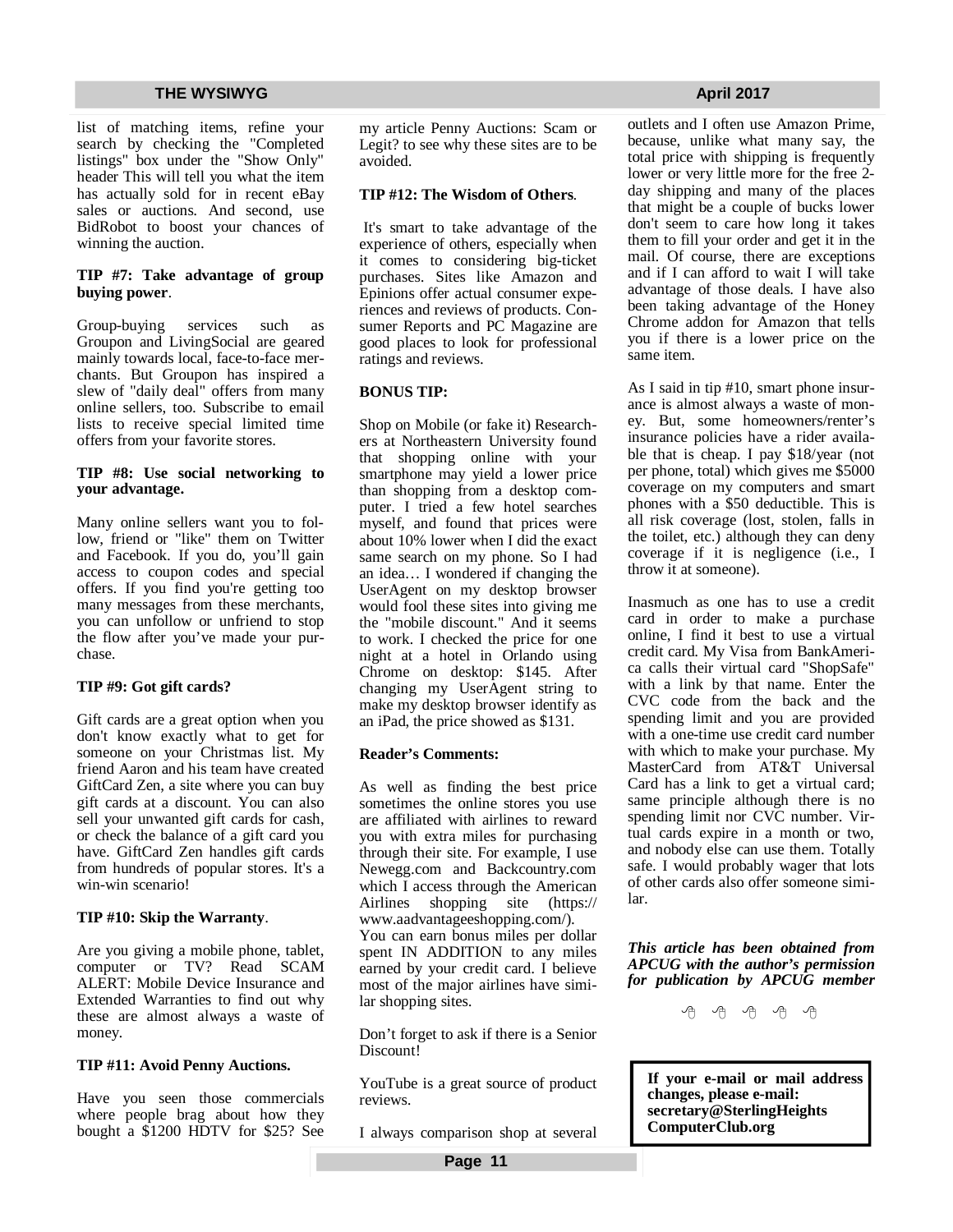# **Apple COREner**

*by Gary Roerig, Front Range PC Users Group (FRPCUG) Fort Collins, CO Collins, CO,<http://www.frpcug.org>*

# **id you know** . . .

**D**<br>
Your calendar App can consume a lot of data on your iPhone/ Your calendar App can coniPad, depending on your settings. Normally keeping only six-months worth of information is sufficient for most of us but your setting may be for All Events so if you have been using a calendar app for 4-5 years that can be an unnecessary data hog. Go to Settings, and scroll down to Mail, Contacts, Calendars. Tap on it and then scroll down near the bottom and look for Sync. Tap on Sync and change to one of the following: Events 2 Weeks Back, Events 1 Month Back, Events 3 Months Back, Events 6 Months Back (my preference) or All Events.

### **Calls on your iPhone using Wi-Fi**

Some of us live in areas where our Cellular Carrier's signal is not very strong. If that is the case, and you have a Wi-Fi Router AND your carrier offers it, you can set your phone to use Wi-Fi for calling. Go to Settings, Phone, and tap on Wi-Fi Calling and then tap Wi-Fi Calling on This Phone to ON (Green).

I have had great success with this setting but there is a caveat. Not all businesses or carriers accept a Wi-Fi call. If that happens simply go into Settings as above and reverse the setting, make your call, and reset it again. It is rare but it does happen. Also note that you can use this over free Wi-Fi such as in hotels or such places in case you have a poor signal.

### **In Need of a Quick Level?**

There are times you may want to quickly use a level to see if a picture frame or other such item is level. Simply get your iPhone, tap on the Compass App, then swipe to the left and a level appears. You can use in Portrait (not real helpful) or Landscape mode. Place on top of your picture frame and straighten the frame until the level shows 0 Deg and Green. Swipe right to return to Compass mode and close as you would any App.

### **Need to make a quick note of things but do not have a pen or paper handy?**

Your iPhone has a built in App (often hidden in a folder called Extras) called Voice Memos. You simply tap on the App, Tap on the red Record button and speak, and tap on the red square to stop recording (remember to do so or it will keep recording in your pocket). If you want to you can Tap on Done and give your recording a quick name. You can then play the recording at a later date.

### **Another App to take notes is Notes.**

You can tap on the symbol for New in the lower right corner, then Tap the Microphone in the keyboard and speak. Remember to speak the punctuation, e.g. "Period" at the end of your sentence. It will return to a new line for your next sentence. When you are finished be sure to Tap on Done at the bottom of the screen. Now you can read your notes at your leisure when you get home.

*This article has been obtained from APCUG with the author's permission for publication by APCUG member groups.*

- 우수 - 우수

# **Member Classified Ads**

**N**one this month. Please send<br>
any classifieds to the<br>
e-mail address posted on page 2 of Tone this month. Please send<br>any classifieds to the any classifieds WYSIWYG Publisher at his the newsletter.

西 西 西 西

**VISIT THE SHCC WEB SITE: <http://> [www.SterlingHeightsComputerClub.org](http://www.SterlingHeightsComputerClub.org)**

# **Presenters Wanted**

The office<br>
make a p<br>
meeting. he officers invite any member to make a presentation at the main

If there is some software you have been using and think others may be interested as well, or there is a computer topic you would like to present to other members, please call or e-mail Don VanSyckel. Making presentations is not that difficult. The hour goes by before you know it and there is always enough material to cover in a software package so that the hour is easy to fill.

If there is a topic you are interested in or something you would like demonstrated, please see any of the officers. They are always interested in what the members would like to see.

一个 一个

**If your dues are paid in the month they are due, as shown on the invoice the club sends, you automatically get an extra month of membership. This policy has been in effect for many years but newer members may not be aware of this "free month" policy.**

# **SHCC Emergency Cancellation**

**S** terling Heights Computer Club meets at Macomb Community College (MCC). We will meet if MCC is open and will not if MCC is closed. MCC closure is announced with other school closings on many local TV and radio stations and on their web site. All members of SHCC have an email address. One of the SHCC officers will send an email to the addresses SHCC has on file alerting members to the event cancellation. If your email is broken, call an officer; don't leave a message, call another officer if you don't talk to someone live. It is your responsibility to keep the email address you have listed with SHCC current.

一个 一个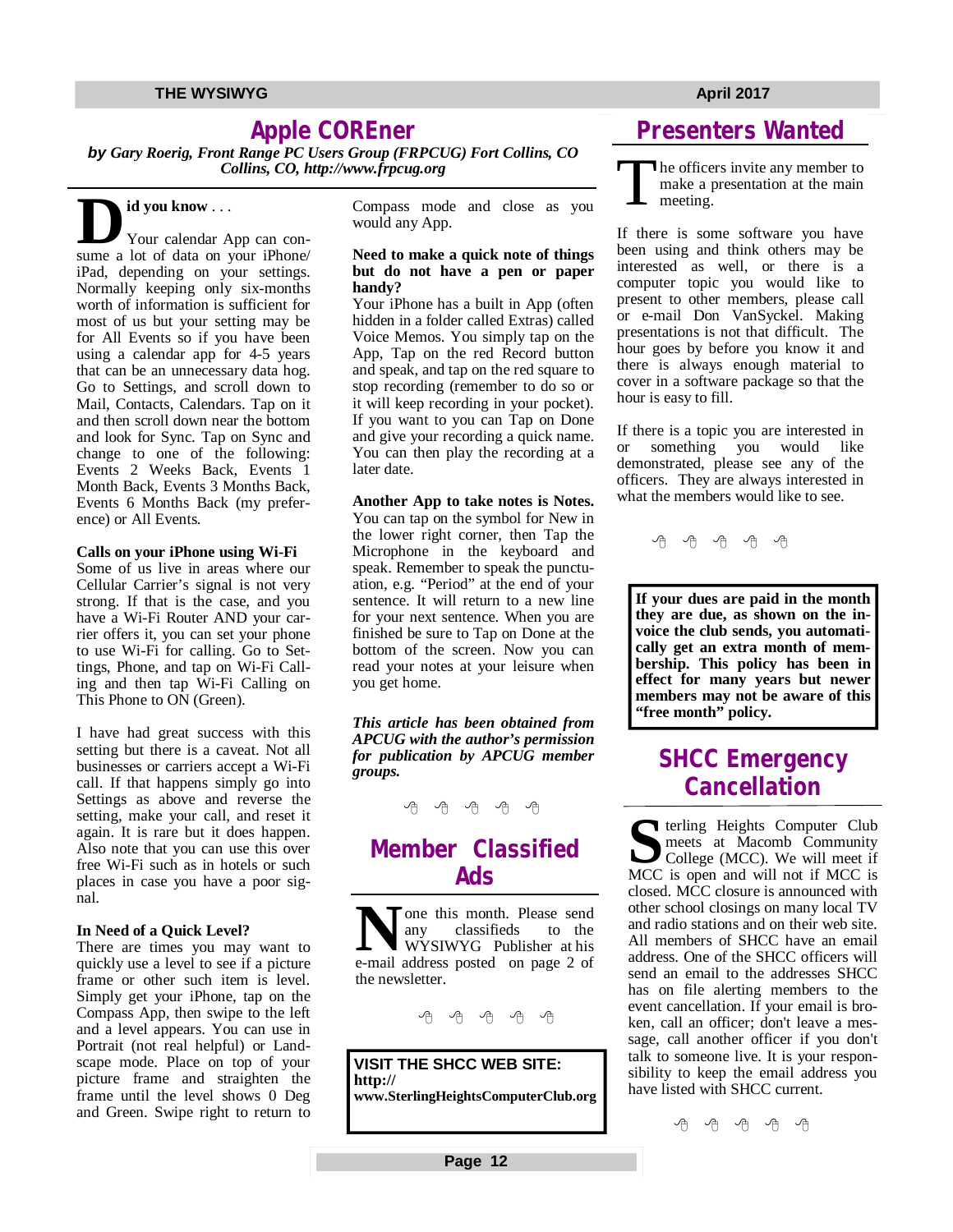# **WYSIWYG WEB WATCH (www)**

*by Paul Baecker* [webwatch@sterlingheightscomputerclub.org](mailto:webwatch@sterlingheightscomputerclub.org)



**This column attempts to locate sites containing valuable, amusing, and free content, with no overbearing pressure to purchase anything. Club members are encouraged to submit favorite sites (a description is optional) to the e-address noted above, for inclusion in a future WYSIWYG issue. Also check the SHCC web site ("Web Page Re-**

How to free up RAM, when your PC slows down. <http://www.wikihow.com/Free-Up-RAM>

Map shows you the delicate tracery of wind flowing over the US. <http://hint.fm/wind/index.html>

Use your mouse to play with the text; use the keyboard to change the text. <http://william.hoza.us/text/?t=Hello>

**views") for previous gems.** 

Deep web search engines to explore the Hidden Internet. <http://thehackernews.com/2016/02/deep-web-search-engine.html>

Is it safe to bank on public Wi-Fi? How not to get hacked! (Includes a 3-min. video.) <https://www.yahoo.com/news/blogs/upgrade-your-life/banking-online-not-hacked-182159934.html>

How to avoid installing junk programs when downloading free software. <https://www.howtogeek.com/168691/how-to-avoid-installing-junk-programs-when-downloading-free-software/>

How to automatically clear private data when you close your browser. <https://www.howtogeek.com/137681/how-to-automatically-clear-private-data-when-you-close-your-browser/>

Why is my browser storing so much private data? <https://www.howtogeek.com/138456/htg-explains-why-is-my-browser-storing-all-this-private-data-anyway/>

Learn how to select genealogy software that's right for you and how to transfer your files from an old program to a new one. Includes software comparisons and a 60-minute video. <https://www.americanancestors.org/education/learning-resources/read/genealogical-software-programs>

Logo evolution of 38 famous brands. <http://www.thedailytop.com/logo-history-of-37-famous-brands/>

Windows 10: How to uninstall OneDrive. <http://www.ghacks.net/2016/12/22/windows-10-uninstall-onedrive/>

A list of popular free software. <http://nycgraphix.com/2016/02/03/free-software-round-up-2016/>

What Is a Solid State Drive? Should I buy one? <https://www.maketecheasier.com/what-is-solid-state-drive/>

Disposing of a PC? Nuke the drive first. Tips and links to freeware to wipe a hard drive completely. <http://www.techsupportalert.com/content/disposing-pc-nuke-drive-first.htm>

How to protect your privacy on public Wi-Fi networks. <http://www.techlicious.com/tip/how-to-protect-your-privacy-on-public-wifi-networks/>

If you listen to podcasts, you may not have great organization of them. Here are 6 tips for cleaning up your podcast feeds. <http://www.pcmag.com/article/346580/6-tips-for-cleaning-up-your-podcast-feeds>

Three handy ways to use Android's Do Not Disturb rules. <http://www.greenbot.com/article/3103430/android/3-handy-ways-to-use-androids-do-not-disturb-rules.html>